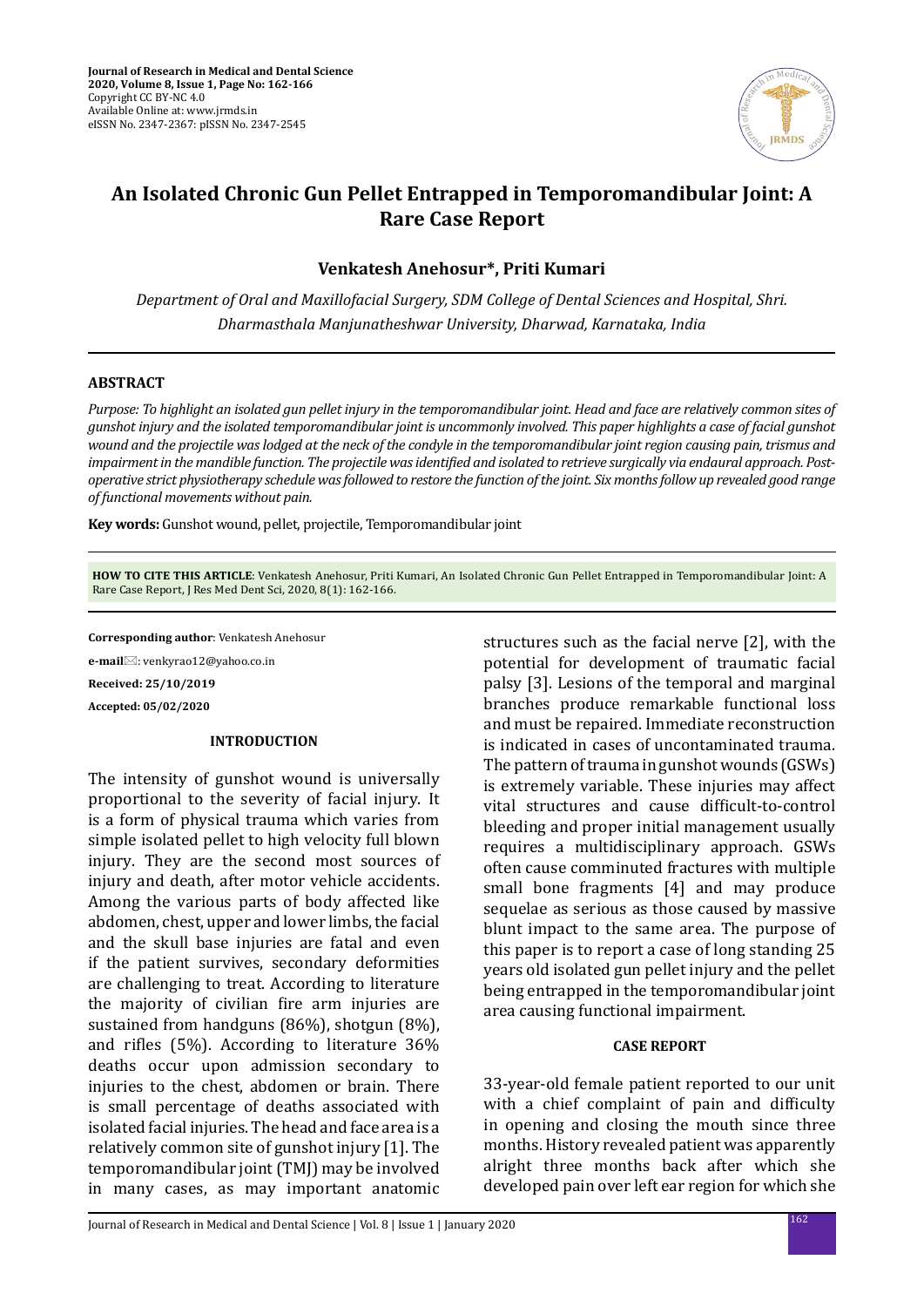received treated unsuccessfully for ear infection. History of domestic violence 25 years back was recorded. Patient also gave history of accidental gunshot injury when she was 8 years old. Pain which is sudden onset, intermittent type and mild in nature with high in intensity with associated headache. Patient noticed pain getting aggravated on mastication and temporary relief while taking analgesic. No other associated symptoms noted. On clinical examination mild deviation of jaw towards left side while opening mouth (Figure 1). Clicking sound and crepitus noted on opening and closing of mouth over left TMJ region. Lateral excursion movement was found painful and limited towards right side. Tenderness noted over left masseter and pterygoid region. Trismus was evident with mouth opening of 2 centimeters. Provisional diagnosis of internal derangement was made and conventional radiographs orthopantamogarm and TMJ views with open and closed mouth were asked which revealed presence of a radiopaque foreign body in the left TMJ region (Figure 2). Computed tomography showed exact location of foreign body at the level of lateral to neck of condyle (Figure 3). Patient was explained about the same and re-examined for presence of entry wound which was not evident. Planned exploratory surgery under general anaesthesia was explained to the patient and consented for possible complications especially facial nerve weakness.

After adequate patient preparation with routine blood investigations the foreign body was retrieved by endaural surgical approach under general anaesthesia (Figure 4). The incision is made behind the prominence of the tragus. The skin flap is reflected over the cartilage of the tragus, and then, blunt dissection is continued along the cartilage of external auditory canal to reach the root of zygomatic arch. The dissection carried through the superficial temporal fascia to prevent damage to facial nerve branch. Subperiosteal dissection was carried out on the arch to expose the condyle and neck. There was evidence of tissue adhesion and discoloration of soft tissue helped in locating a round metallic like structure measuring about 0.5 X 0.5 mm (Figure 5). The projectile was removed in to and the surgical site was cleaned with saline solution (Figure 6). Intraoperatively 4 cms of mouthoepening was achieved with exercise



**Figure 1: Preoperative frontal profile showing deviation of mandible on left side.**



**Figure 2: Orthopantomograph showing round radiopaque foreign body in the left temporomandibular joint.**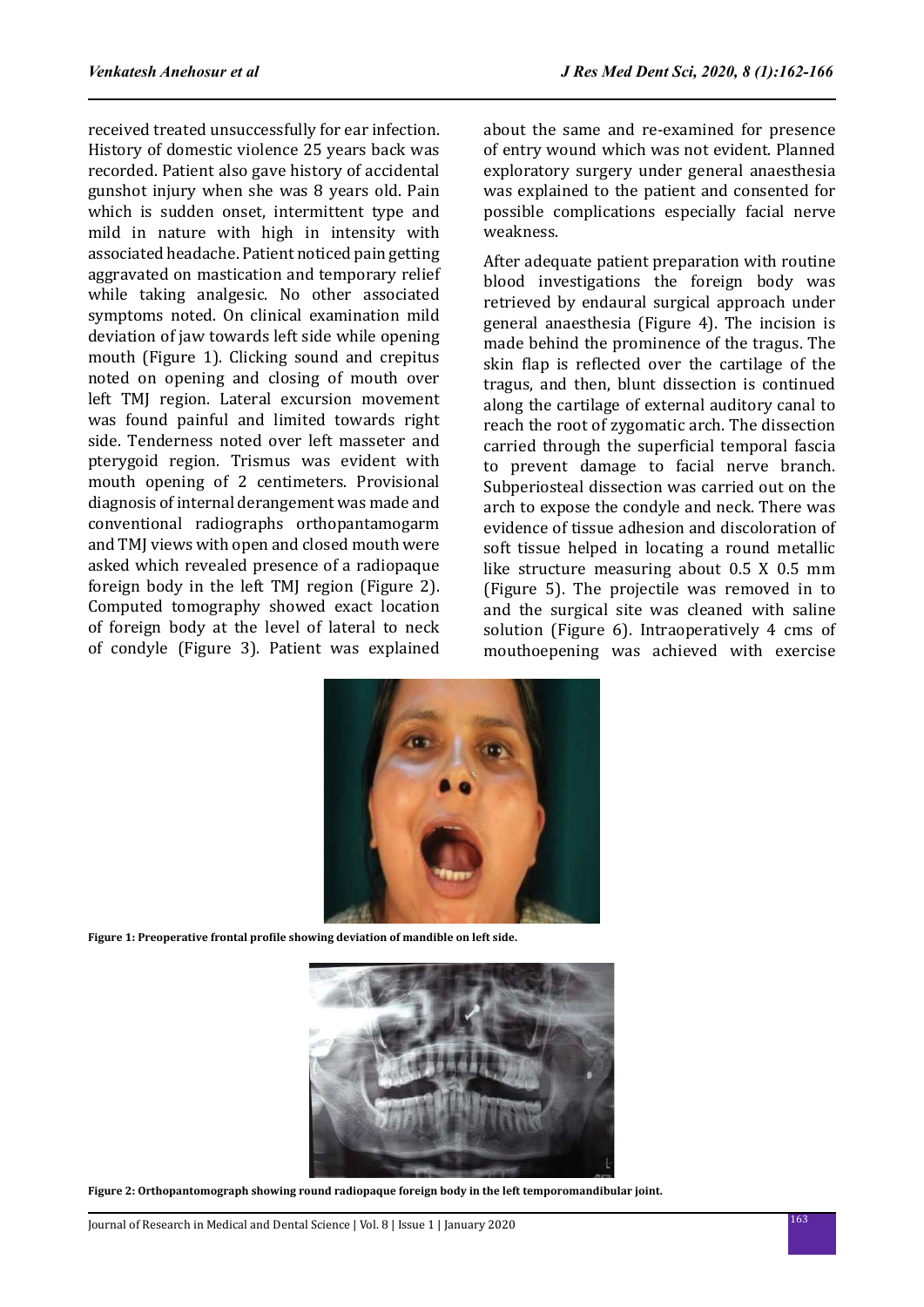

**Figure 3: CT coronal section reveals metallic radiodensity lateral to the left mandibular condyle.**



**Figure 4: Endaural approach.**



**Figure 5: Retrieved projectile**



**Figure 6: Projectile located superficial to left condyle.**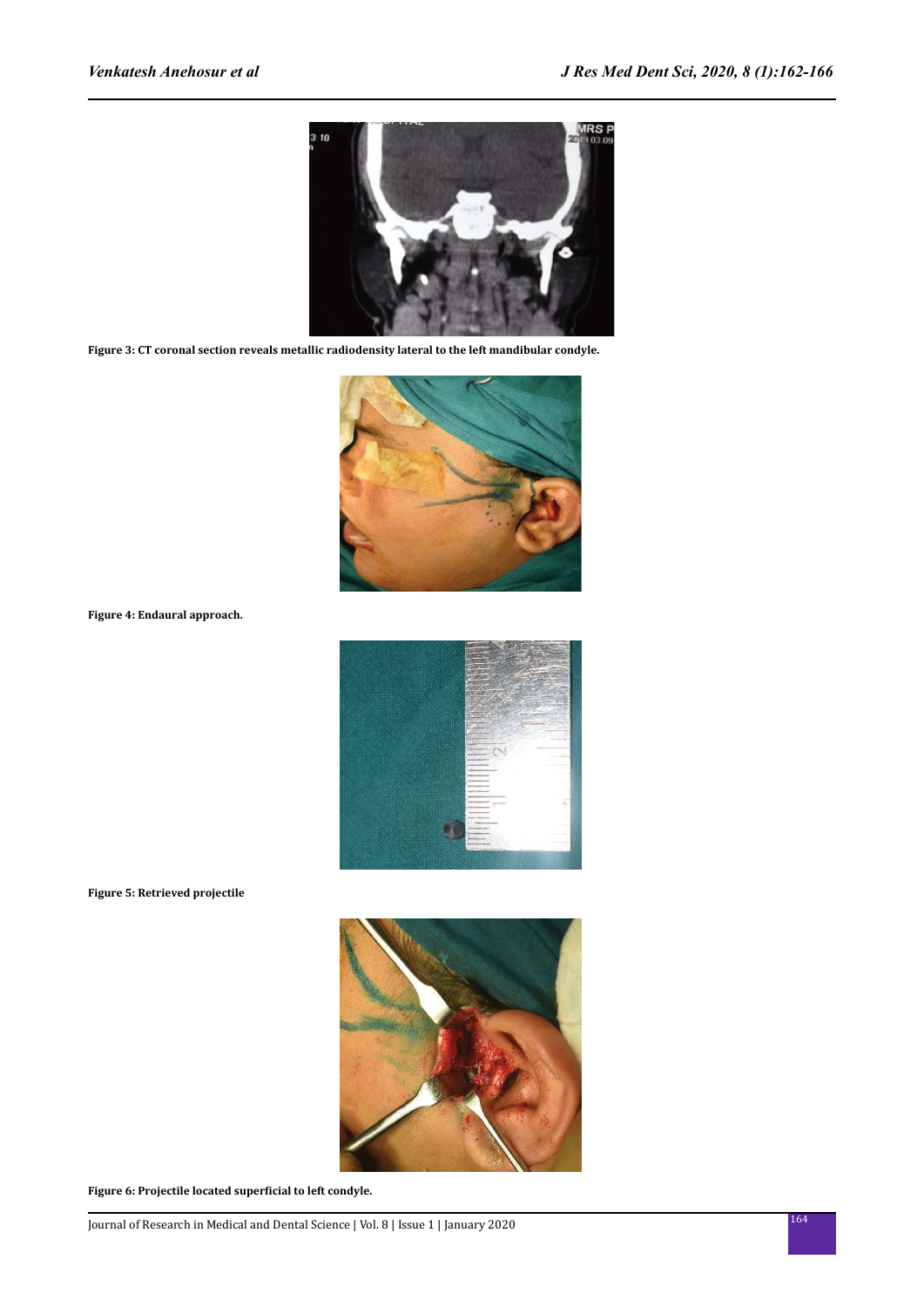

**Figure 7: Post op PA Mandible shows removed projectile radiopaque mass from left temporomandibular region.**

regimen. The surgical site was closed in layers with minivac drain. The postoperative check radiograph was done (Figure 7) healing process uneventful, with good resolution of the initial symptoms. With a follow- up of 1 month, the patient is in good health with a normal range of temporomandibular joint movement.

# **DISCUSSION**

Oral and maxillofacial gunshot injuries are usually fatal due to close proximity with vital structures. Here, we report a case in which radiographic evidence of foreign bodies in the left temporomandibular region exposed a history of a gunshot injury. The patient did not have any major complaints except for pain and reduced mouth opening. Gunshot wounds, when they are not fatal, can cause severe organ damage [5]. The degree of damage caused by a bullet depends on the type of bullet, the shooting distance, the initial velocity, the direct or indirect nature of the impact and the shooter's intention [6]. Incarceration of a bullet with in TMI is due to either a low velocity bullet, or a high velocity bullet shot from a long distance or slowed by intermediate impacts, as in our patient. Bullet impacting on the face predominantly lodge in the maxillary, frontal, ethmoid and TMJ, in decreasing order of frequency. Some bullet made up to toxic metal which can damage the soft tissue as well as hard tissue like lead containing shotgun pellet after penetrated in head and neck region [7]. Thus, the late manifestation of foreign body materials should not be underestimated. According to a case report by Claros, et al. a patient developed chorioretinitis sclopetaria due to foreign body embedded in infraorbital region for 22 years [8].

Infraorbital foreign bodies can cause proliferative chorioretinitis responsible for irreversible lesion. The diagnosis of TMJ foreign body was accidently detected on the basis of the history of the accident and clinical examination and it was confirmed by conventional radiographs showing a radiopaque foreign body. Computed tomography defines the exact position and anatomical relations of the foreign body. The role of Magnetic Resonance Imaging (MRI) is highlighted in especially in neck region, when the foreign body is close proximity to the important vessels of the neck [9]. When a foreign body is inaccessible or lodged close to a vital organ, conservative management is generally recommended as surgical intervention could be more fatal than lodged pellet [10]. However, surgery may be decided after evaluation of several parameters' accessibility, the organic or inorganic nature of the foreign body anatomical relation with neurovascular bundle, branch of facial nerve auriculotemporal nerve, superficial temporal artery [11]. In the present case, the patient was advised for exploratory surgery due to the presence of symptoms and the accessibility of the pellet and it would benefit the patient psychologically.

Though there are many approaches for TMJ, the endaural approach for removal of a foreign body was opted over preauricular as surgical access required was minimal and because of its cosmesis. In conclusion, we report a very rare case of long standing gun pellet entrapped in TMJ region causing symptoms and entailing surgical exploration to retrieve the same with nil functional morbidity.